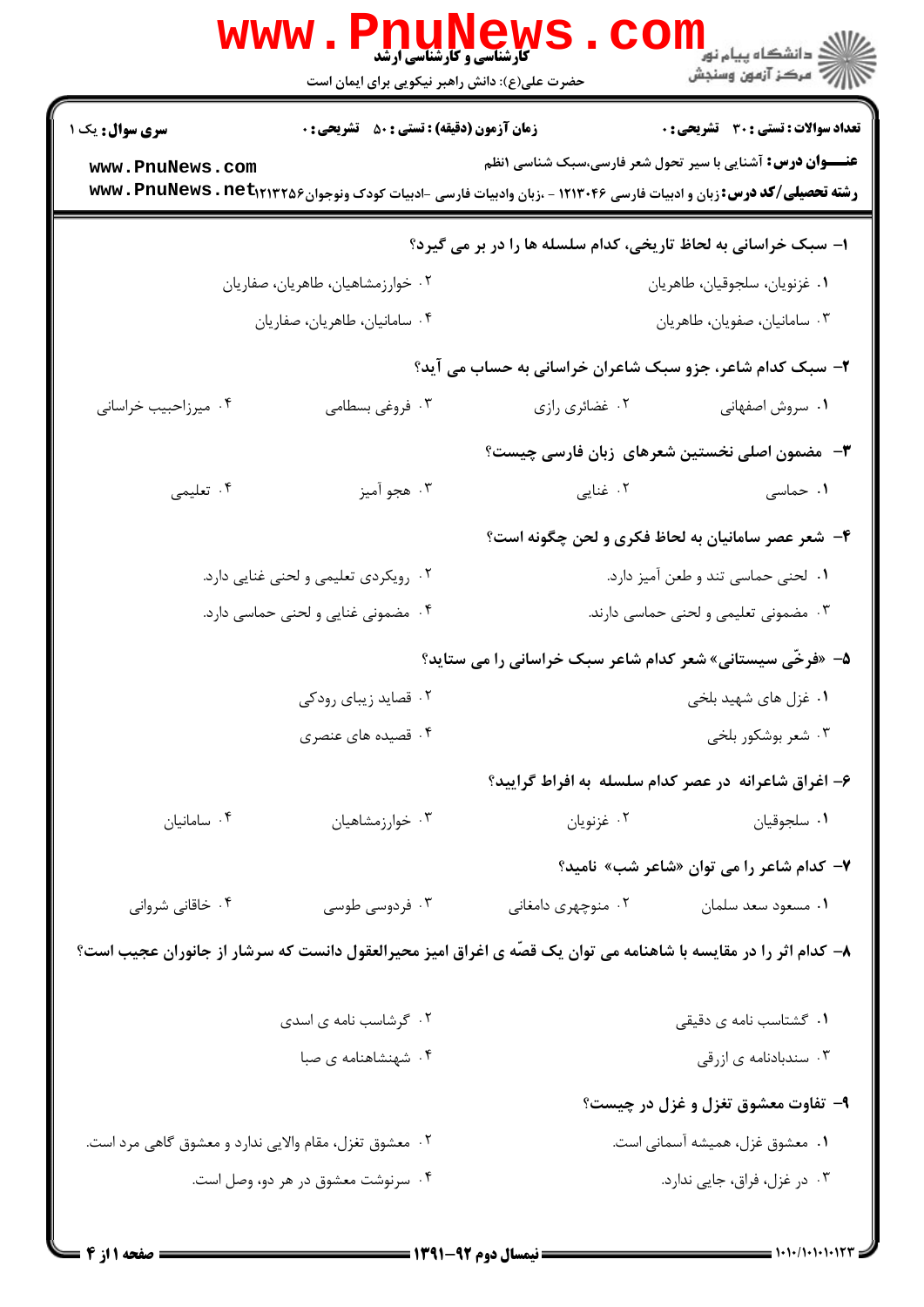|                                                                                                             | <b>IUNE</b><br><b>گارشناسی و کارشناسی ارشد</b><br>حضرت علی(ع): دانش راهبر نیکویی برای ایمان است |                                                                                                                            | ڪ دانشڪاه پيام نور<br>7- مرڪز آزمون وسنڊش                        |  |  |
|-------------------------------------------------------------------------------------------------------------|-------------------------------------------------------------------------------------------------|----------------------------------------------------------------------------------------------------------------------------|------------------------------------------------------------------|--|--|
| <b>سری سوال : ۱ یک</b>                                                                                      | <b>زمان آزمون (دقیقه) : تستی : 50 ٪ تشریحی : 0</b>                                              |                                                                                                                            | <b>تعداد سوالات : تستی : 30 ٪ تشریحی : 0</b>                     |  |  |
| www.PnuNews.com                                                                                             |                                                                                                 | <b>رشته تحصیلی/کد درس:</b> زبان و ادبیات فارسی ۱۲۱۳۰۴۶ - ،زبان وادبیات فارسی -ادبیات کودک ونوجوان۱۳۲۵۶×www . PnuNews . net | <b>عنـــوان درس:</b> آشنایی با سیر تحول شعر فارسی،سبک شناسی ۱نظم |  |  |
| ۱۰– قدیم ترین نمونه لغز و چیستان را در اشعار کدام شاعر می توان دید؟                                         |                                                                                                 |                                                                                                                            |                                                                  |  |  |
| ۰۴ بشار مرغزی                                                                                               | ۰۳ کسایی مروزی                                                                                  | ۰۲ فیروز مشرقی                                                                                                             | ۰۱ منوچهری دامغانی                                               |  |  |
|                                                                                                             |                                                                                                 | 11– کدام حادثه را می توان نقطه ی عطفی در ظهور و بروز افکار عرفانی و صوفیانه در ادبیات فارسی دانست؟                         |                                                                  |  |  |
| ٠١ حادثه ي قتل شهاب الدين سهروردي<br>۰۲ ترانه خوانی و بیت گویی ابوسعید ابی الخیر بر منابر                   |                                                                                                 |                                                                                                                            |                                                                  |  |  |
|                                                                                                             | ۰۴ ظهور سلجوقیان در خراسان                                                                      |                                                                                                                            | ۰۳ به دار آویختن حلاج                                            |  |  |
| ۱۲- کدام عامل سبب عقب نشینی قصیده و رواج غزل در اواخر عهد رواج سبک خراسانی شد؟                              |                                                                                                 |                                                                                                                            |                                                                  |  |  |
|                                                                                                             |                                                                                                 |                                                                                                                            | ۰۱ رویگردانی از سبک خراسانی و توجه به سبک عراقی.                 |  |  |
|                                                                                                             |                                                                                                 | ۰۲ بی کفایتی پادشاهانی چون مسعود غزنوی در جذب شاعران.                                                                      |                                                                  |  |  |
|                                                                                                             |                                                                                                 | ۰۳ افزایش روند بی توجهی به شعر در آغاز کار پادشاهان سلجوقی.                                                                |                                                                  |  |  |
|                                                                                                             |                                                                                                 |                                                                                                                            | ۰۴ رواج مدارس دینی و رواج معارف اسلامی.                          |  |  |
|                                                                                                             |                                                                                                 | ۱۳- سبک آذربایجانی به کدام یک از سبک های رایج، نزدیک تر است؟                                                               |                                                                  |  |  |
| ۰۴ سبک عهد سلجوقيان                                                                                         | ۰۳ سبک عراقی                                                                                    | ۰۲ سبک خراسانی                                                                                                             | ۰۱ سبک بینابین                                                   |  |  |
|                                                                                                             |                                                                                                 | ۱۴- ویژگی اصلی شعر شاعران قرن ششم که همسو با شاعران سبک خراسانی است، چیست؟                                                 |                                                                  |  |  |
|                                                                                                             | ۰۲ مضمون پردازی و خیال انگیزی.                                                                  |                                                                                                                            | ٠١ رواني و سادگي زبان و بيان آنها.                               |  |  |
|                                                                                                             | ۰۴ حضور واژگان قدیمی فارسی.                                                                     |                                                                                                                            | ٠٣ رواج واژگان عربي در كلام.                                     |  |  |
|                                                                                                             |                                                                                                 | <b>۱۵- این سخن استاد فروزانفر «او تا حدی قصیده را به غزل نزدیک می سازد» در مورد کیست؟</b>                                  |                                                                  |  |  |
| ۰۴ جمال الدين اصفهاني                                                                                       | ۰۳ سنایی غزنوی                                                                                  | ۰۲ امیر معزی                                                                                                               | ٠١ انوري ابيوردي                                                 |  |  |
|                                                                                                             |                                                                                                 |                                                                                                                            | ۱۶– شعر سبک« آدربایجانی» چگونه لحنی دارد؟                        |  |  |
|                                                                                                             | ۰۲ لحن مفاخره آمیز                                                                              |                                                                                                                            | ۰۱ لحن حماسي و پهلوانانه                                         |  |  |
|                                                                                                             | ۰۴ لحن هجو آميز                                                                                 |                                                                                                                            | ۰۳ لحن انتقادی و نقادانه                                         |  |  |
| <b>۱۷</b> - در شعر سبک آذربایجانی، کدام شاعر به منطق شعری می گراید و استاد بی بدیل« استعاره» دانسته می شود؟ |                                                                                                 |                                                                                                                            |                                                                  |  |  |
| ۰۴ نظامی گنجوی                                                                                              | ۰۳ فلکی شروانی                                                                                  | ٢. ابوالعلا گنجوي                                                                                                          | ۰۱ خاقانی شروانی                                                 |  |  |
|                                                                                                             |                                                                                                 |                                                                                                                            |                                                                  |  |  |
|                                                                                                             |                                                                                                 |                                                                                                                            |                                                                  |  |  |

 $= 1 - 1 - 1 - 1 - 17$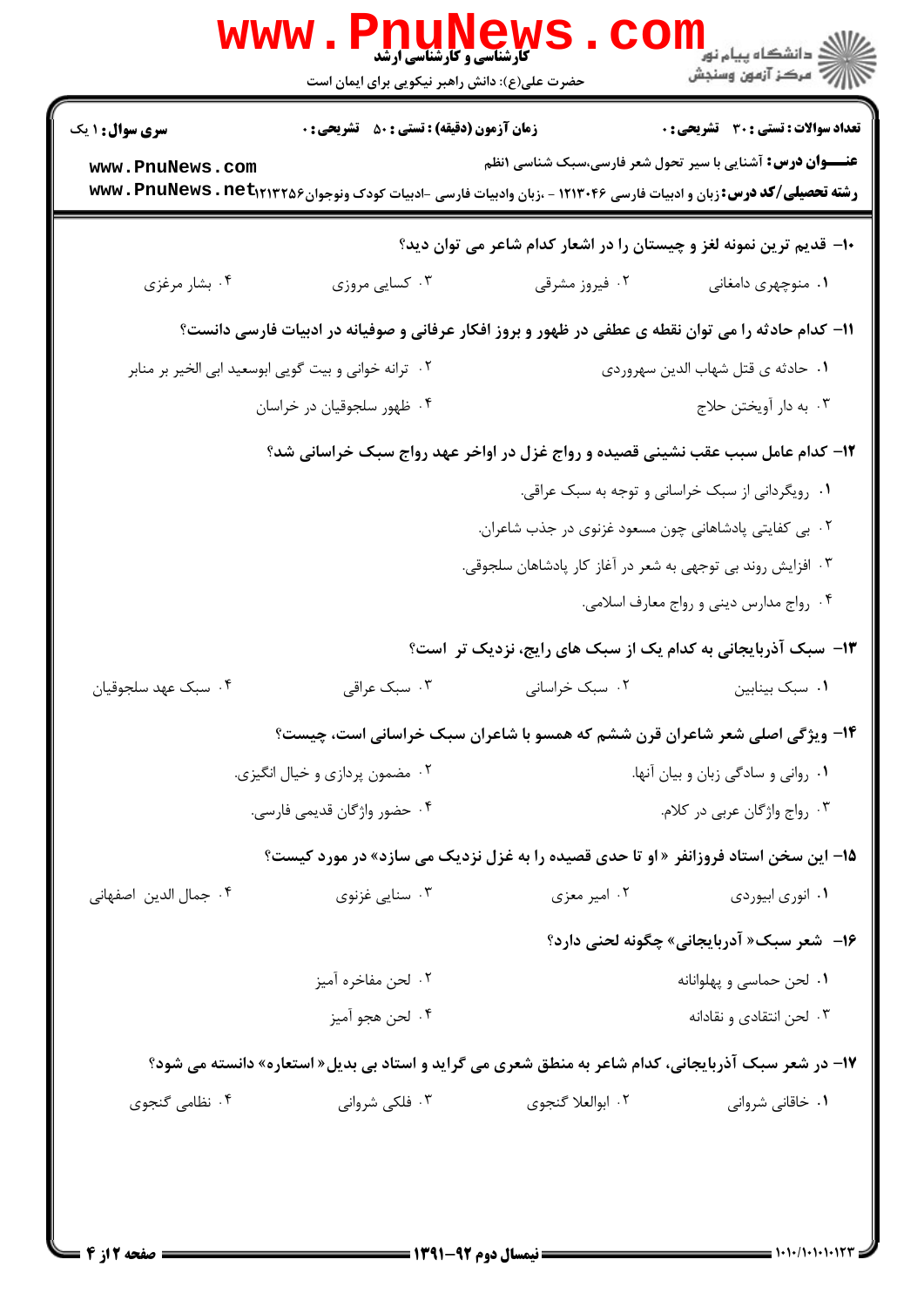|                                                                                                         | <b>MUNEW</b><br>کارشناسی و کارشناسی ارشد<br>حضرت علی(ع): دانش راهبر نیکویی برای ایمان است                                     |                                                                      |                                                                  |  |
|---------------------------------------------------------------------------------------------------------|-------------------------------------------------------------------------------------------------------------------------------|----------------------------------------------------------------------|------------------------------------------------------------------|--|
| <b>سری سوال : ۱ یک</b>                                                                                  | زمان آزمون (دقیقه) : تستی : ۵۰٪ تشریحی : ۰                                                                                    |                                                                      | <b>تعداد سوالات : تستی : 30 - تشریحی : 0</b>                     |  |
| www.PnuNews.com                                                                                         |                                                                                                                               |                                                                      | <b>عنـــوان درس:</b> آشنایی با سیر تحول شعر فارسی،سبک شناسی ۱نظم |  |
|                                                                                                         | <b>رشته تحصیلی/کد درس: ز</b> بان و ادبیات فارسی ۱۲۱۳۰۴۶ - ،زبان وادبیات فارسی -ادبیات کودک ونوجوان۱۳۲۵۶/۲۳۲۵۶ . www . PnuNews |                                                                      |                                                                  |  |
|                                                                                                         |                                                                                                                               |                                                                      | ۱۸- برجسته ترین خصایص سبک عراقی چیست؟                            |  |
|                                                                                                         | ۰۲ رواج اندیشه های دینی                                                                                                       |                                                                      | ٠١ رواج غزل و وفور شاعران                                        |  |
|                                                                                                         | ۰۴ بینش عرفانی و رواج آن در مثنوی                                                                                             |                                                                      | ۰۳ حضور عرفان و رواج غزل                                         |  |
| ۱۹- نخستین بار چه کسی تعبیر« شعر اولیا در مقابل شعر شعرا » را که دالّ بر شعر سبک عراقی است، به کار برد؟ |                                                                                                                               |                                                                      |                                                                  |  |
| ۰۴ استاد فروزانفر                                                                                       | ۰۳ سلطان ولد                                                                                                                  | ۰۲ مولانای رومی                                                      | ٠١. حافظ شيرازي                                                  |  |
| +۲- کدام شاعر تنها به رویکرد عرفان توجه دارد و کلامش تقریباً از فصاحت و بلاغت عاری است؟                 |                                                                                                                               |                                                                      |                                                                  |  |
| ۰۴ شیخ محمود شیستری                                                                                     | ۰۳ فخرالدين عراقي                                                                                                             | ۰۲ خواجه حافظ                                                        | ٠١ شيخ سعدي                                                      |  |
|                                                                                                         | <b>۲۱</b> - در کدام قرون، از حرکت بالنده ی عرفان خبری نیست و شاعران و شارحان به تقریر مسایل عرفانی می پردازند؟                |                                                                      |                                                                  |  |
| ۰۴ هفتم و هشتم                                                                                          | ۰۳ هشتم و نهم                                                                                                                 | ۰۲ نهم و دهم                                                         | ۰۱ ششم و هفتم                                                    |  |
|                                                                                                         |                                                                                                                               |                                                                      | ۲۲- کدام گزینه در مورد غزل های سنایی، درست است؟                  |  |
|                                                                                                         |                                                                                                                               | ۰۱ غزل های عاشقانه ی او بسیار خام تر از غزل های عارفانه است.         |                                                                  |  |
|                                                                                                         |                                                                                                                               | ۰۲ غزل های عارفانه ی او بسیار ابتدایی، محدود و اندک است.             |                                                                  |  |
|                                                                                                         | ۰۳ غزل های عارفانه و عاشقانه ی او هردو در سطح والای فکری است.                                                                 |                                                                      |                                                                  |  |
|                                                                                                         | ۰۴ غزل های عارفانه ی او ساده و غزل های عاشقانه ی او پخته و دلپذیر است.                                                        |                                                                      |                                                                  |  |
|                                                                                                         |                                                                                                                               | <b>۲۳</b> - نخستین شاعری که تغییر جدی« قصیده» را درمی یابد، کیست؟    |                                                                  |  |
| ۰۴ سلمان ساوجي                                                                                          | ۰۳ سنایی غزنوی                                                                                                                | ٠٢ كمال الدين اسماعيل                                                | ۰۱ سعدی شیرازی                                                   |  |
|                                                                                                         |                                                                                                                               | <b>۲۴</b> - کدام شاعر سه گونه غزل «عارفانه ، عاشقانه و قلندری» دارد؟ |                                                                  |  |
| ۰۴ حافظ شیرازی                                                                                          | ۰۳ سعدی شیرازی                                                                                                                | ۰۲ جلاالدين مولوي                                                    | ۰۱ عطار نیشابوری                                                 |  |
|                                                                                                         |                                                                                                                               |                                                                      | ۲۵- کدام گزینه از ویژگی های غزل مولاناست؟                        |  |
|                                                                                                         | ۰۲ افول و زوال عرفان موسيقايي                                                                                                 |                                                                      | ۰۱ وجه شبه های تکراری سبک خراسانی                                |  |
|                                                                                                         | ۰۴ وفور تلميحات                                                                                                               |                                                                      | ۰۳ حزن و غم انگیزی غزل ها                                        |  |
|                                                                                                         |                                                                                                                               |                                                                      | <b>۲۶- کدام شاعر، دنباله رو سعدی و الهام بخش حافظ است؟</b>       |  |
| ۰۴ ناصر بخارایی                                                                                         | ۰۳ عماد فقیه کرمانی                                                                                                           | ۰۲ اوحدی مراغه ای                                                    | ٠١ فخرالدين عراقي                                                |  |
|                                                                                                         |                                                                                                                               |                                                                      |                                                                  |  |